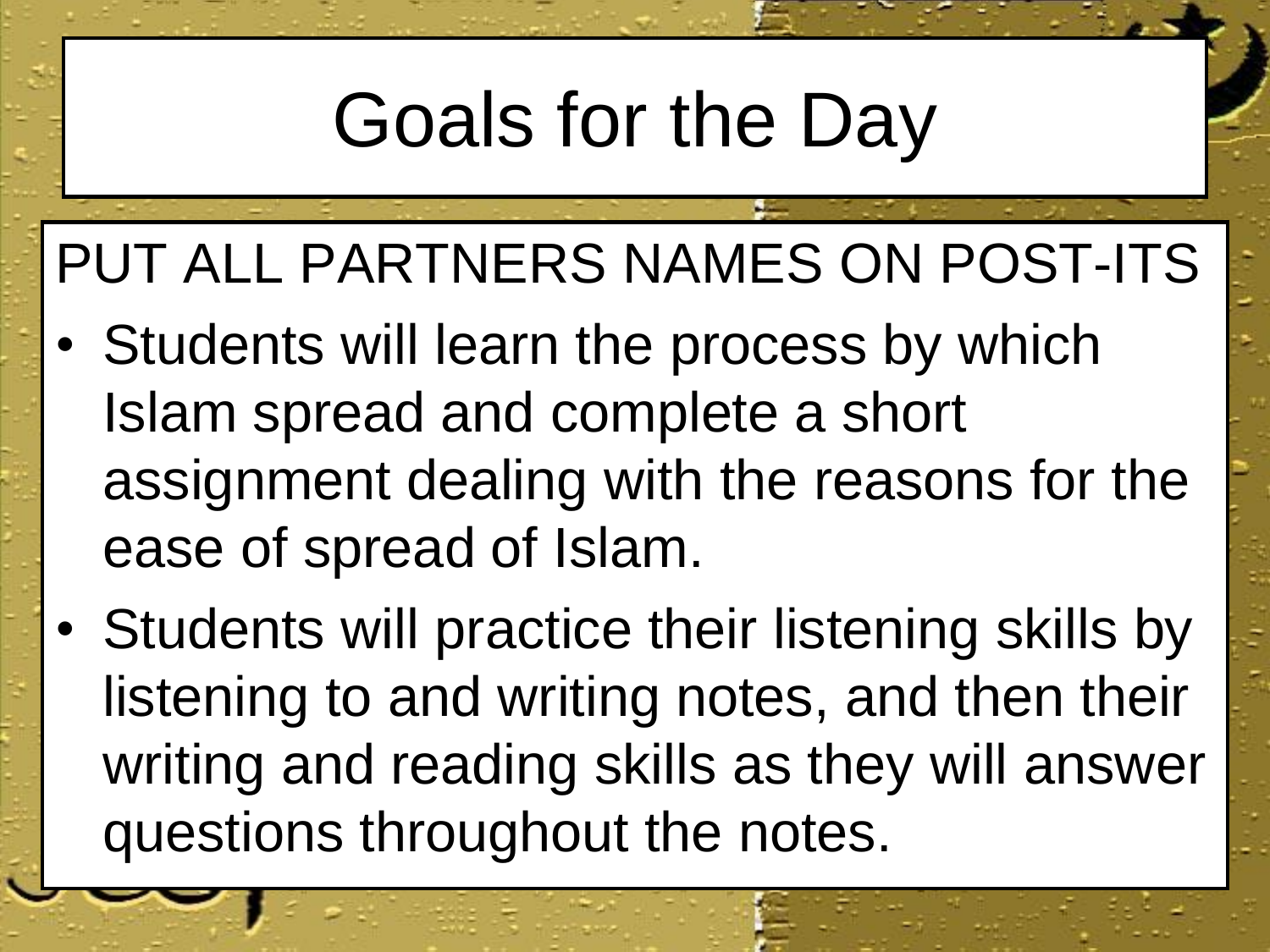# **Spread of Islam into North Africa**

642 CE – 732 CE



the Spread of Islam. The rapid spread of Islam created within a century a unified cultural and economic zone from India to the Atlantic Ocean within.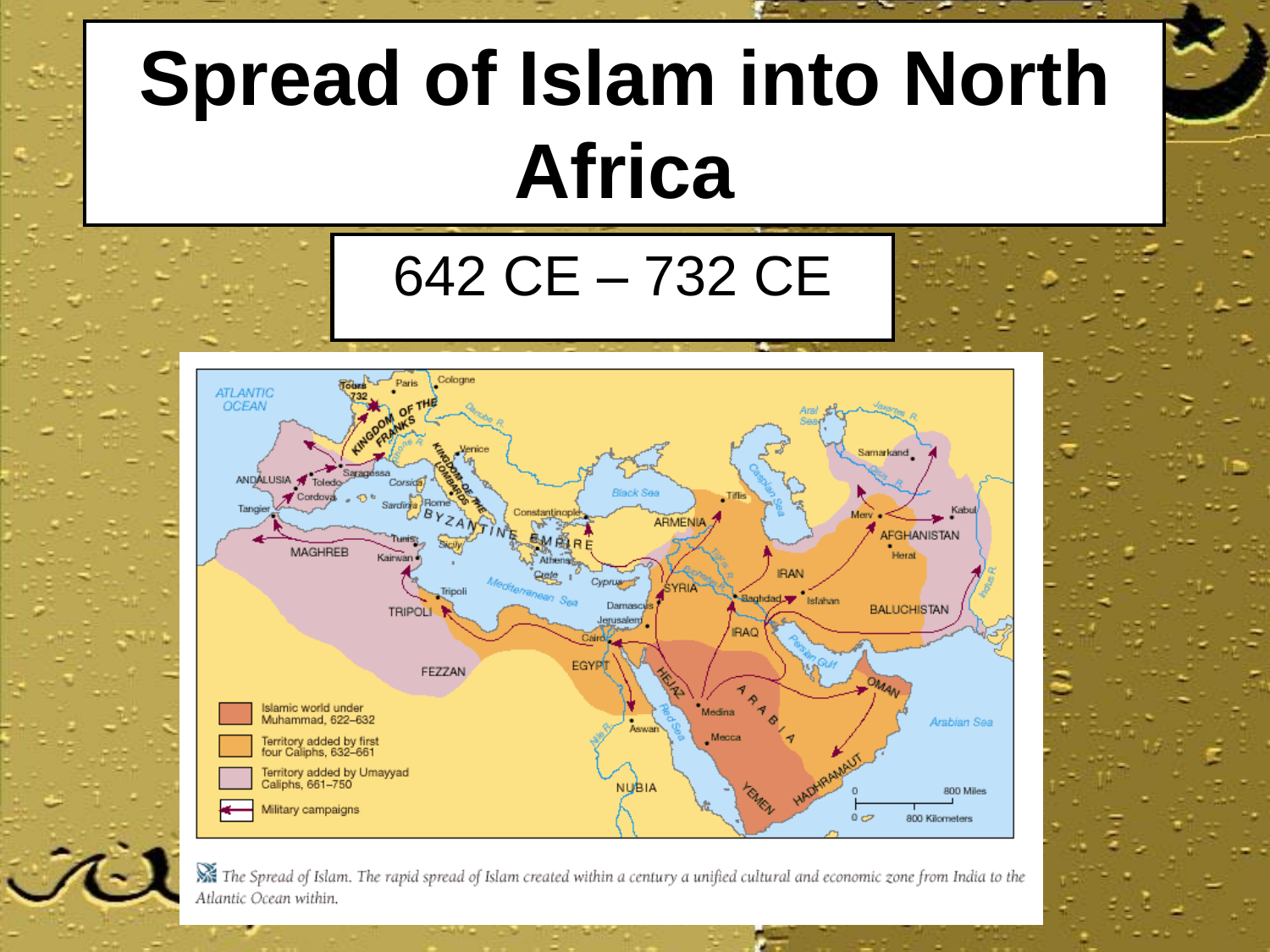# Regional Interactions of Islam

Islam unified the peoples of the Arabian Peninsula under one monotheistic religion

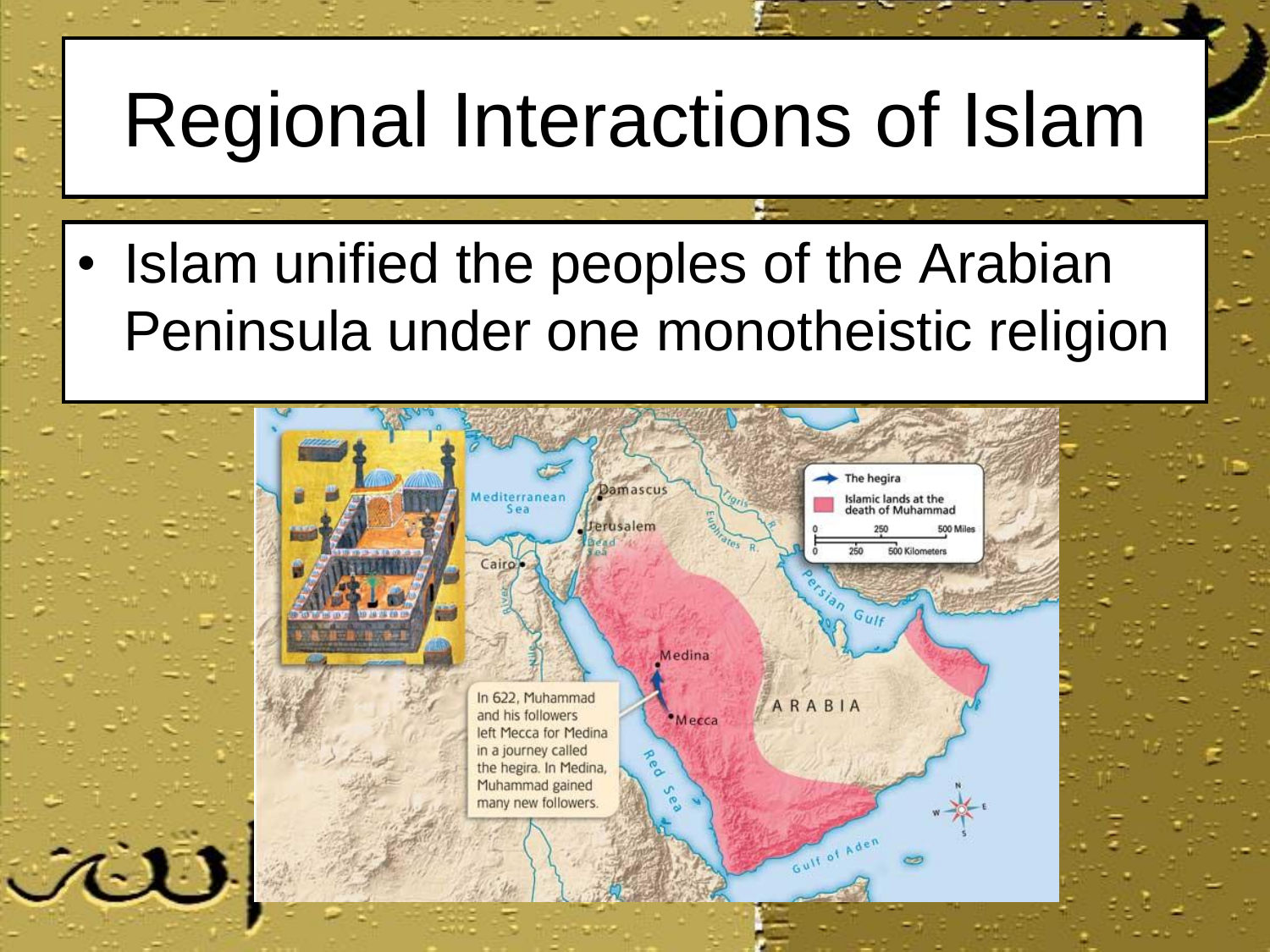# Reasons Islam unified

- Got rid of tribalism unified the region politically
- Got rid of tribal feuds provided political and social stability
- Gave Arabs common goal spread of Islam

JÙ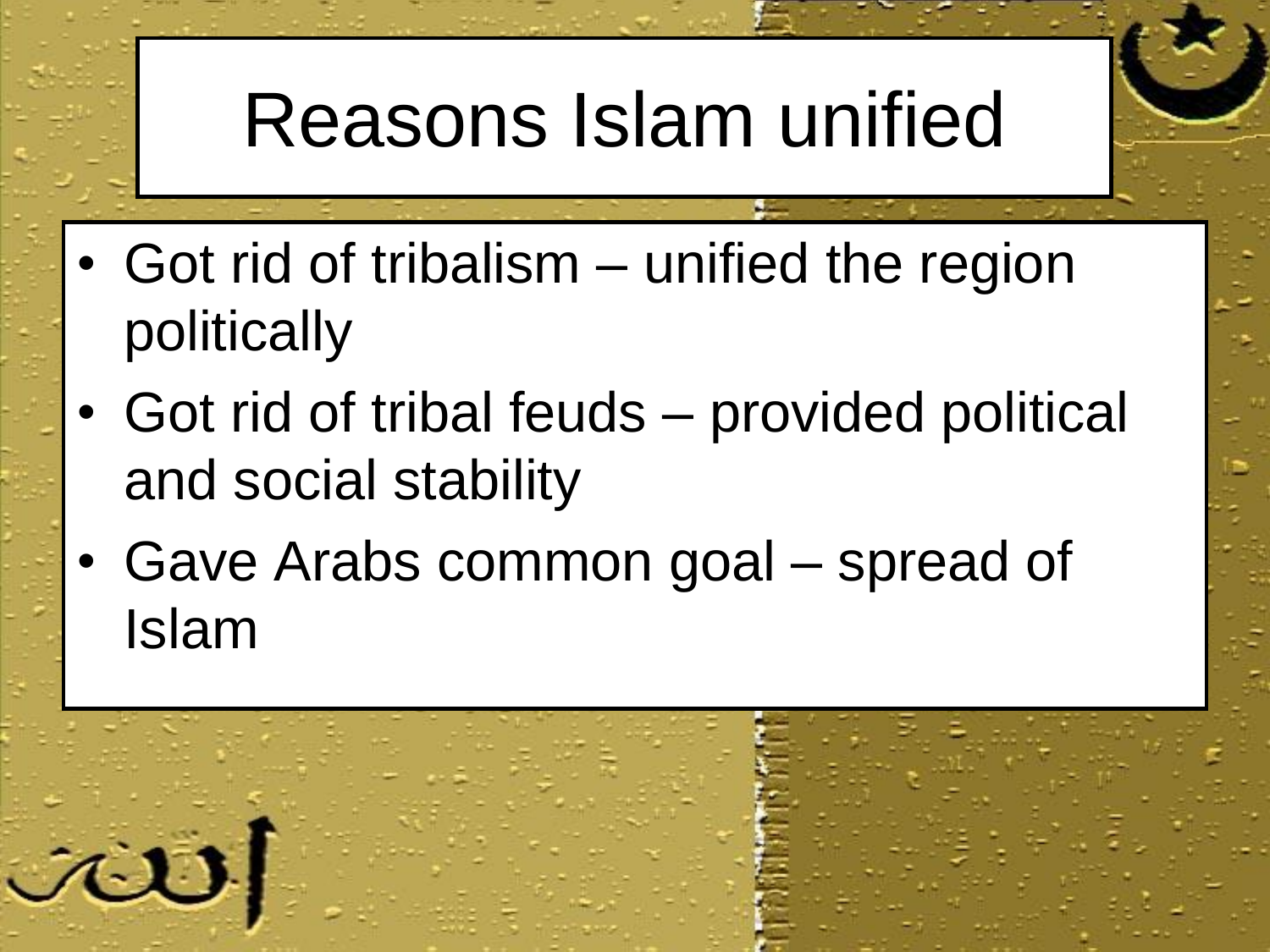### Critical Thinking Question

Why would regional stability be so important before inter-regional expansion?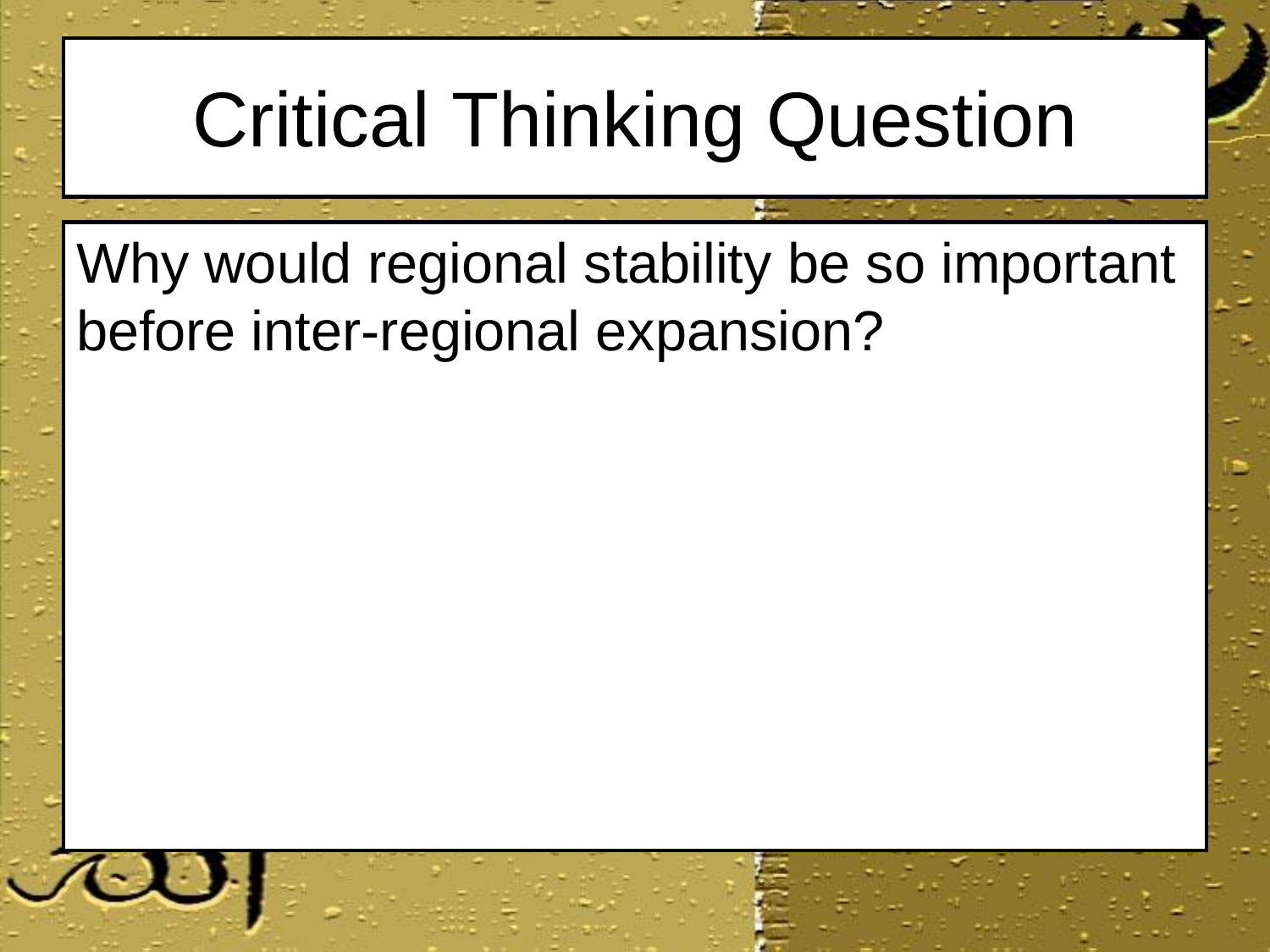# Spread of Islam in the Middle East

• Under the Righteous Caliphs Islam expanded into the areas immediately surrounding Mecca

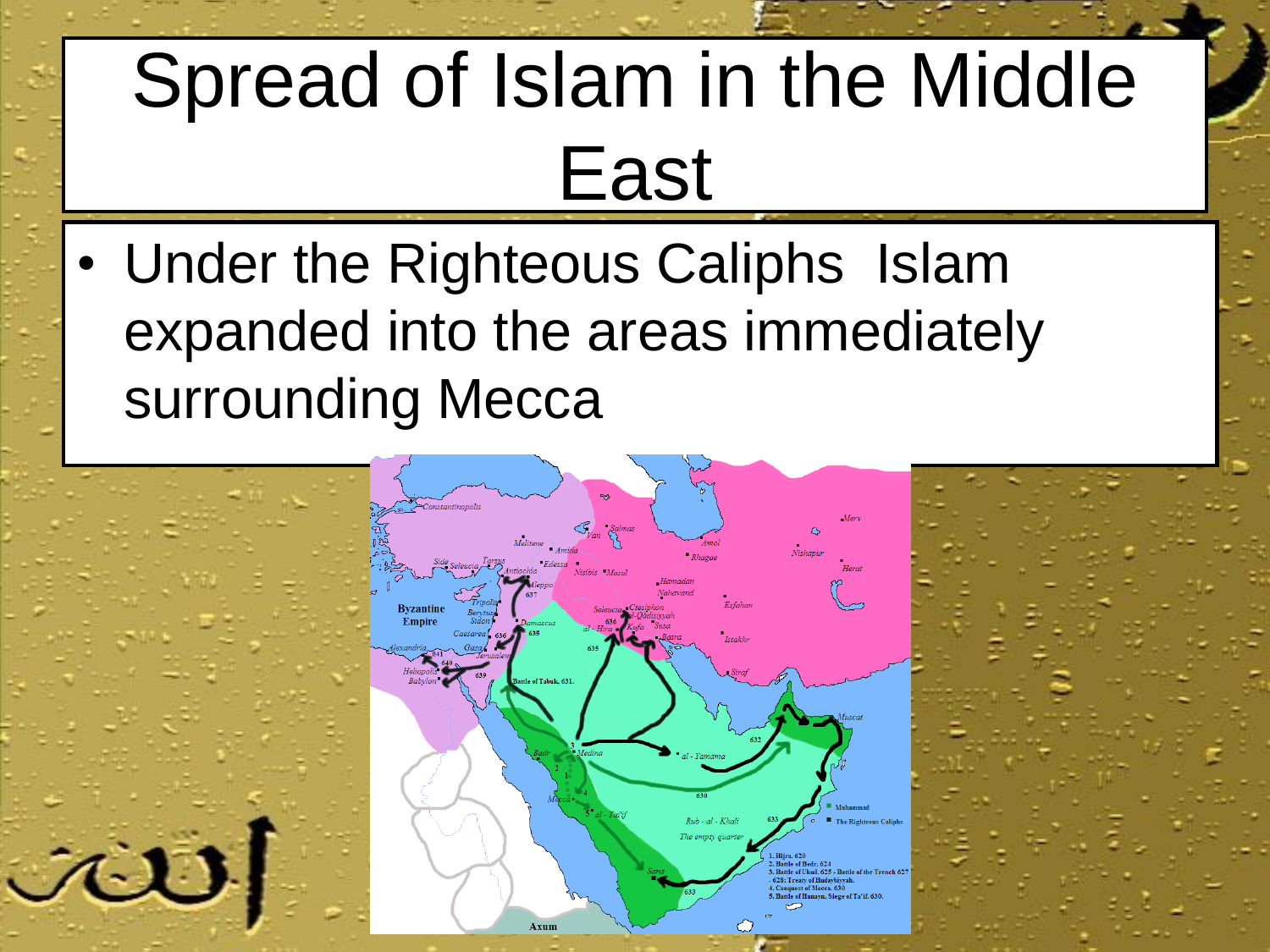# Expansion into the Region

#### Egypt

- Removed unpopular Byzantine rule
	- Byzantines are the east Romans
- Moved capital from Alexandria to new city of Cairo

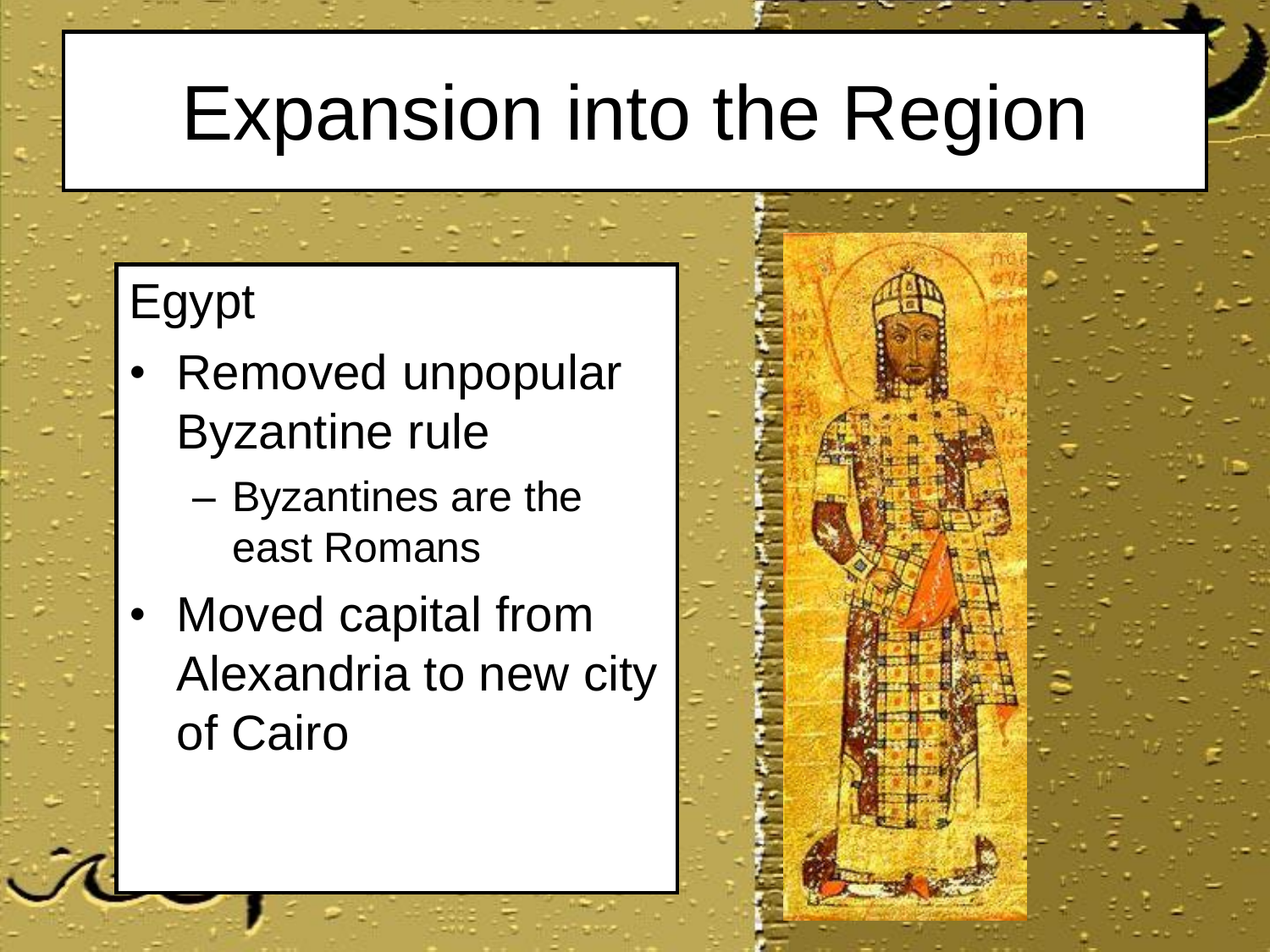# Inter-Regional Expansion

#### Al-Maghrib

- "The West"
- Met heavy resistance from Byzantines and native Berbers
- Arabs destroy Byzantine navy around 690 C.E. making expansion easier
- Allowed Arabs to push as far west as **Carthage**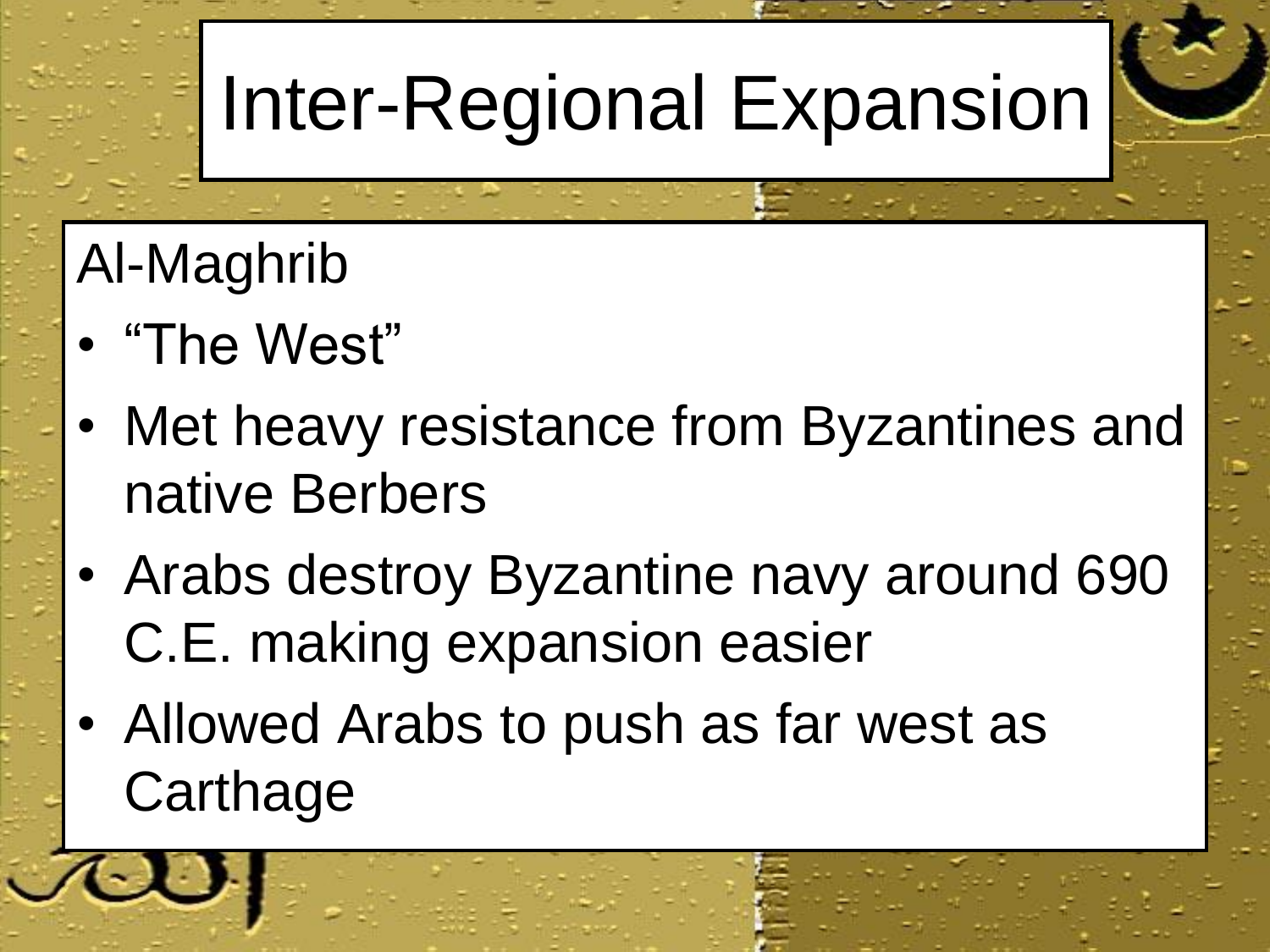# Al Maghrib

Muslim Expansion in North Africa<br>under the Umayyad Dynasty, 661-750 CE

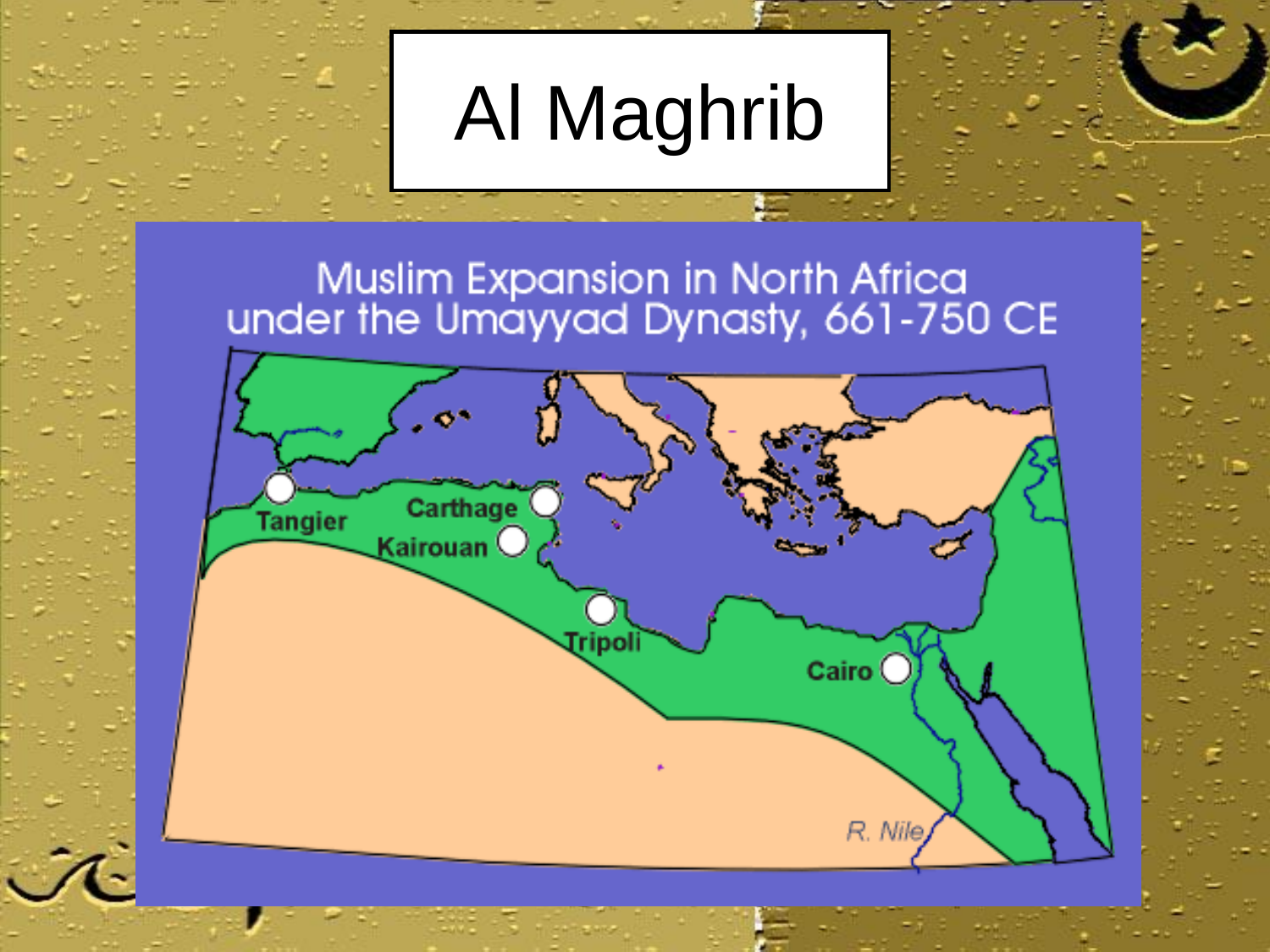# Inter-Regional Interactions: The Berbers

- Socially the Berbers were similar to pre-Islamic Arabs
- Many joined army

rie

Muslims did not force Berbers to convert, but most still converted to Islam

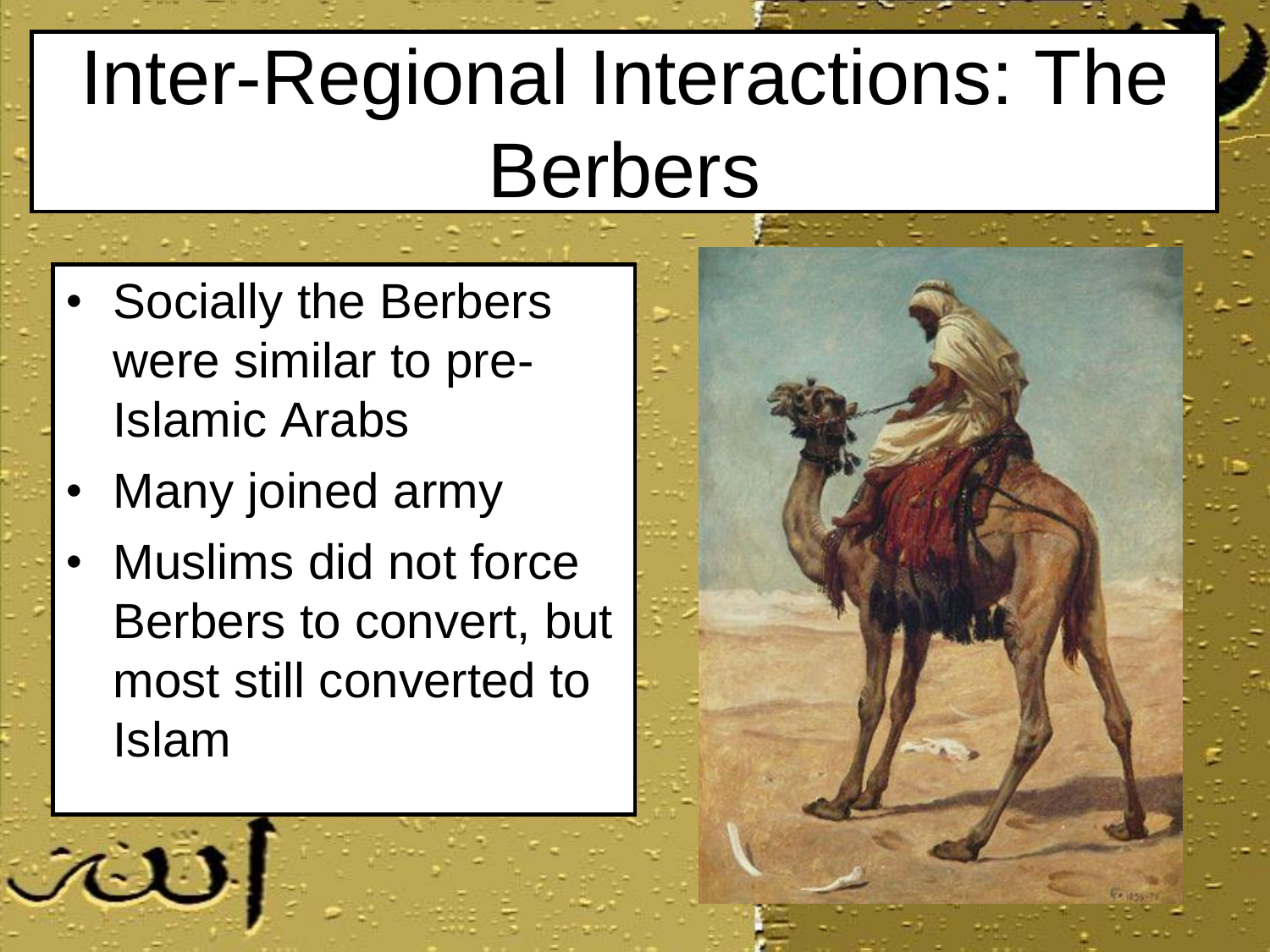# Critical Thinking Questions

Why might the Berbers be so easy to conquer?

Why might the Berbers convert even though they were not forced?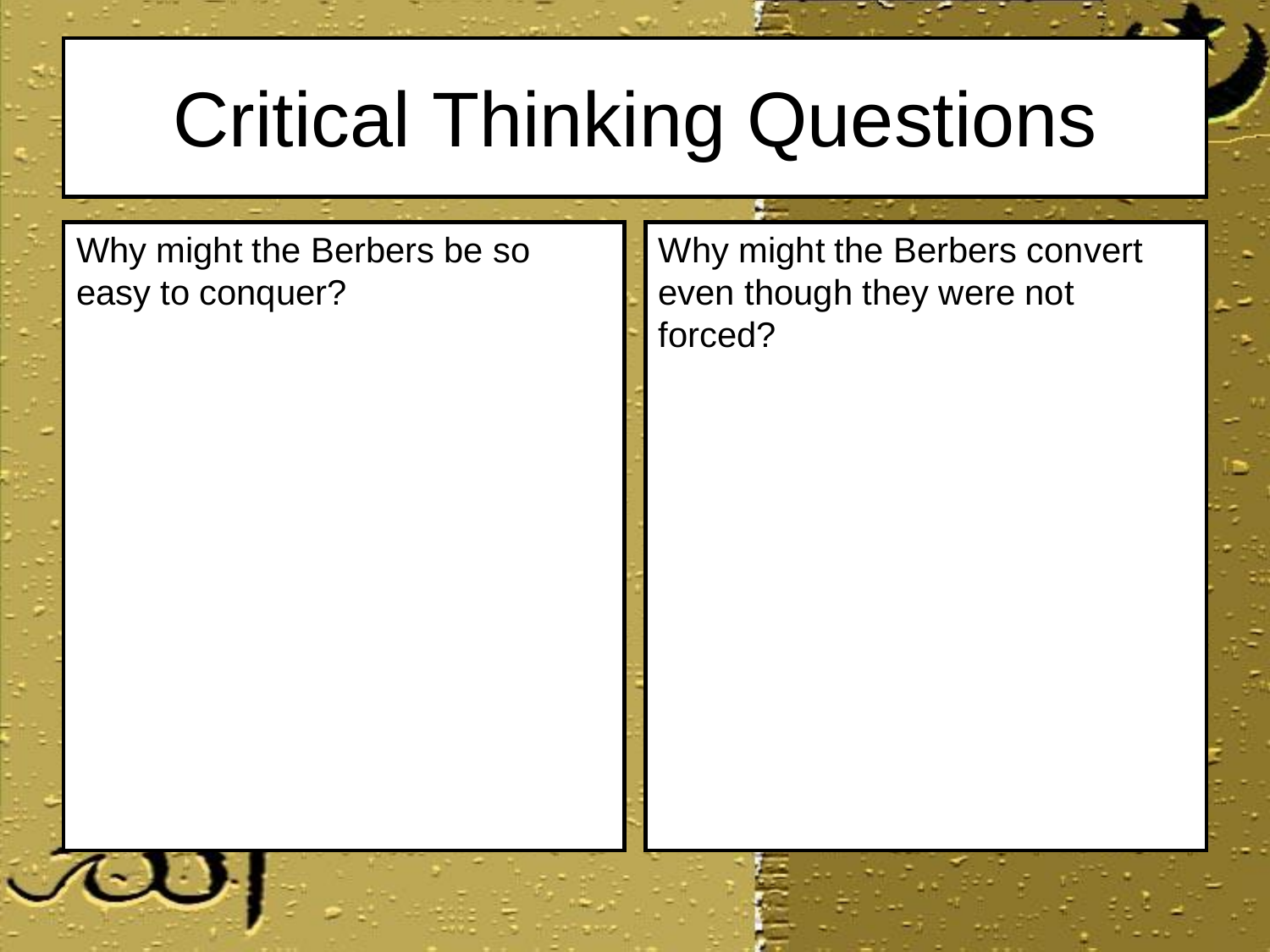#### Inter-Regional Interactions: Muslim rule of North Africa

- Conquered could pay Jizya (tax), or convert – Tax often cheaper than Byzantines taxes
- Began trans Saharan trade for slaves and goods
- Arabic overtook the Ancient Egyptian and Coptic languages as business language of the region

ai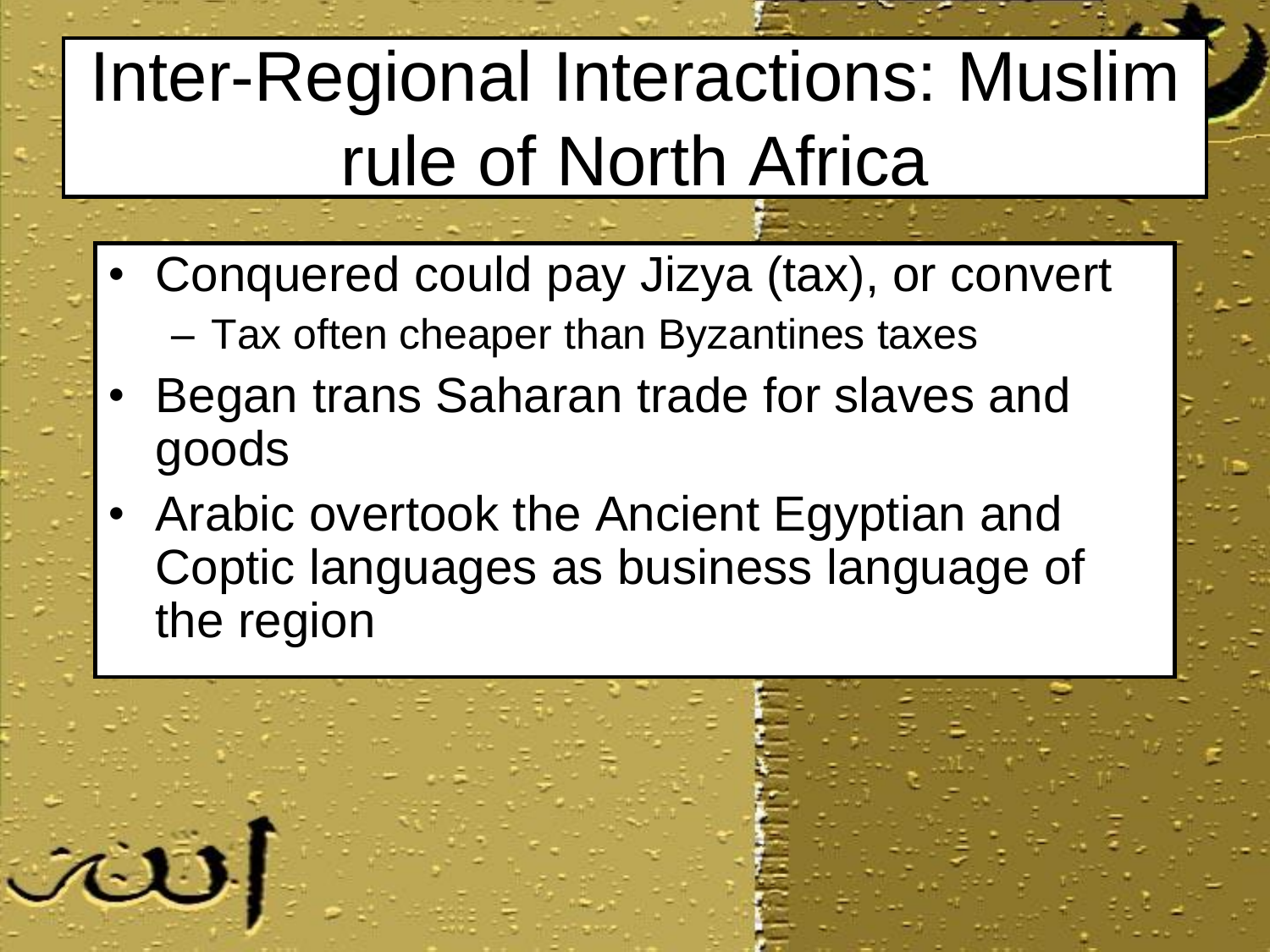### Critical Thinking Questions

How would the Jizya and language persuade the people to accept the culture of the Muslims without the Muslims having to force them to accept?

How could the slave trade and the Jizya help the Muslims to control the region easier?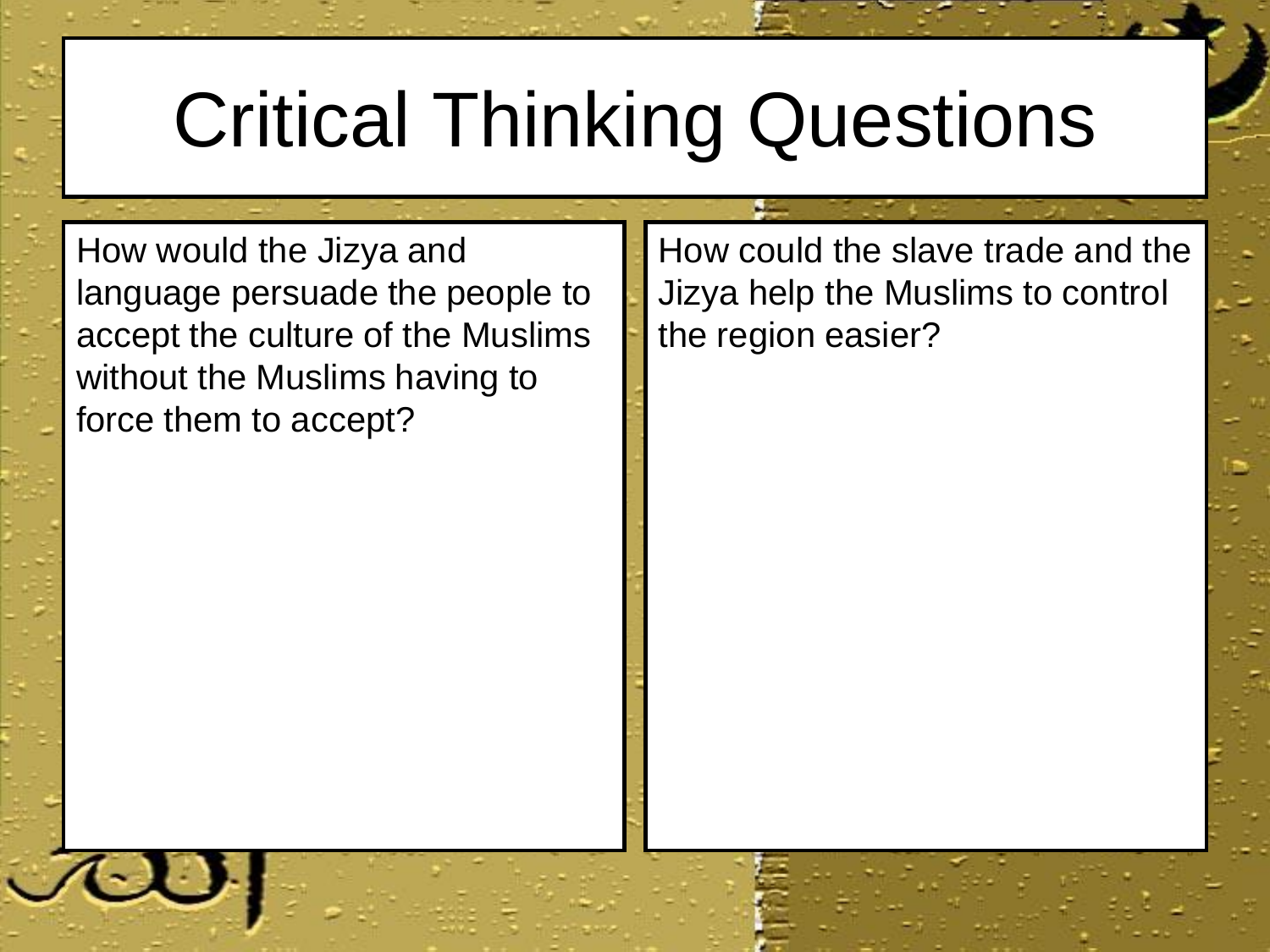# Halt to Expansion

- Early 8<sup>th</sup> century Muslims began arguing about the true Caliphate
- 732 C.E. Muslim Army defeated by Franks at battle of Tours in France

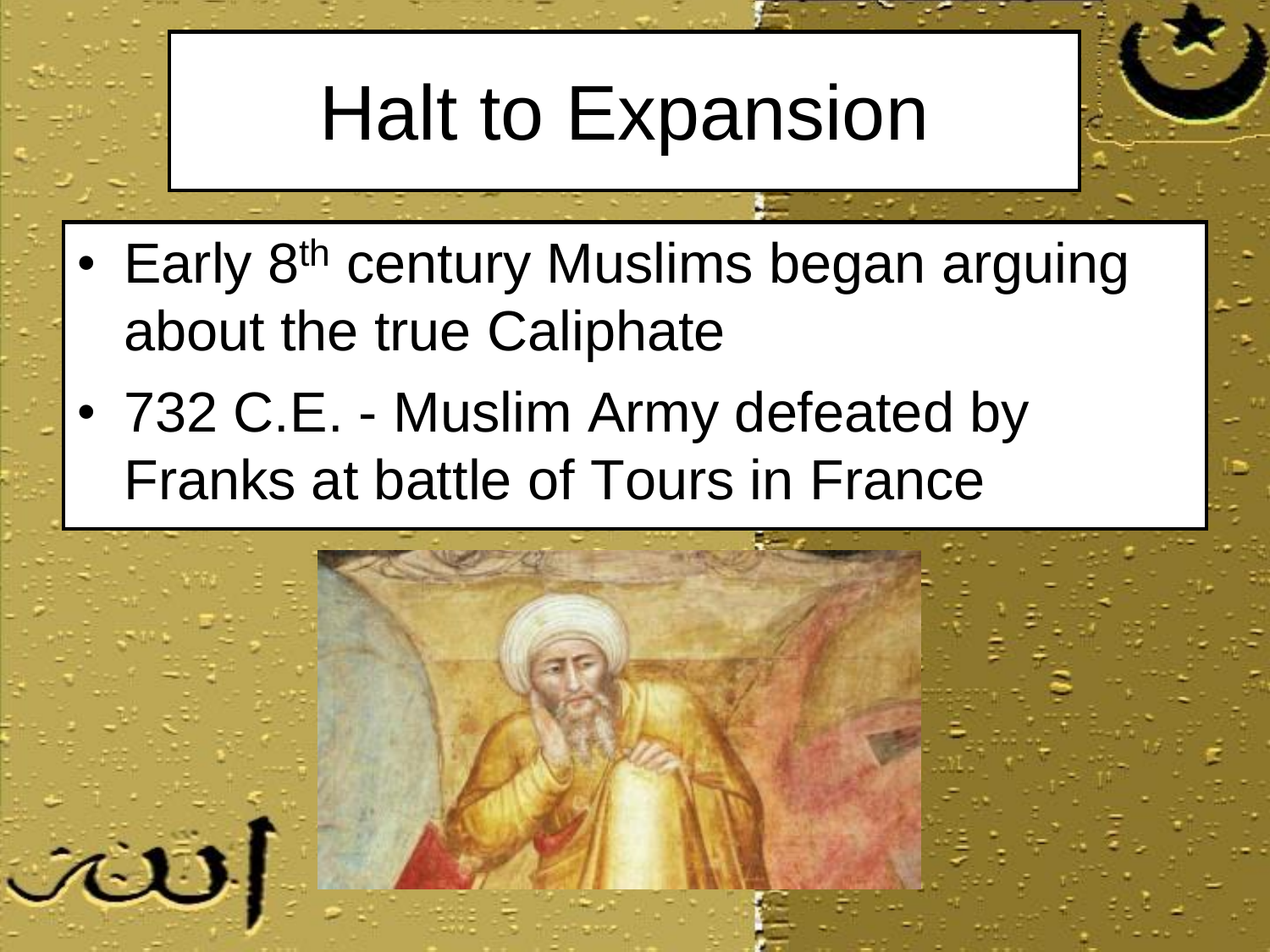# Critical Thinking Question

Speculate what might have happened had the Franks lost the battle of Tours, explain your reasoning.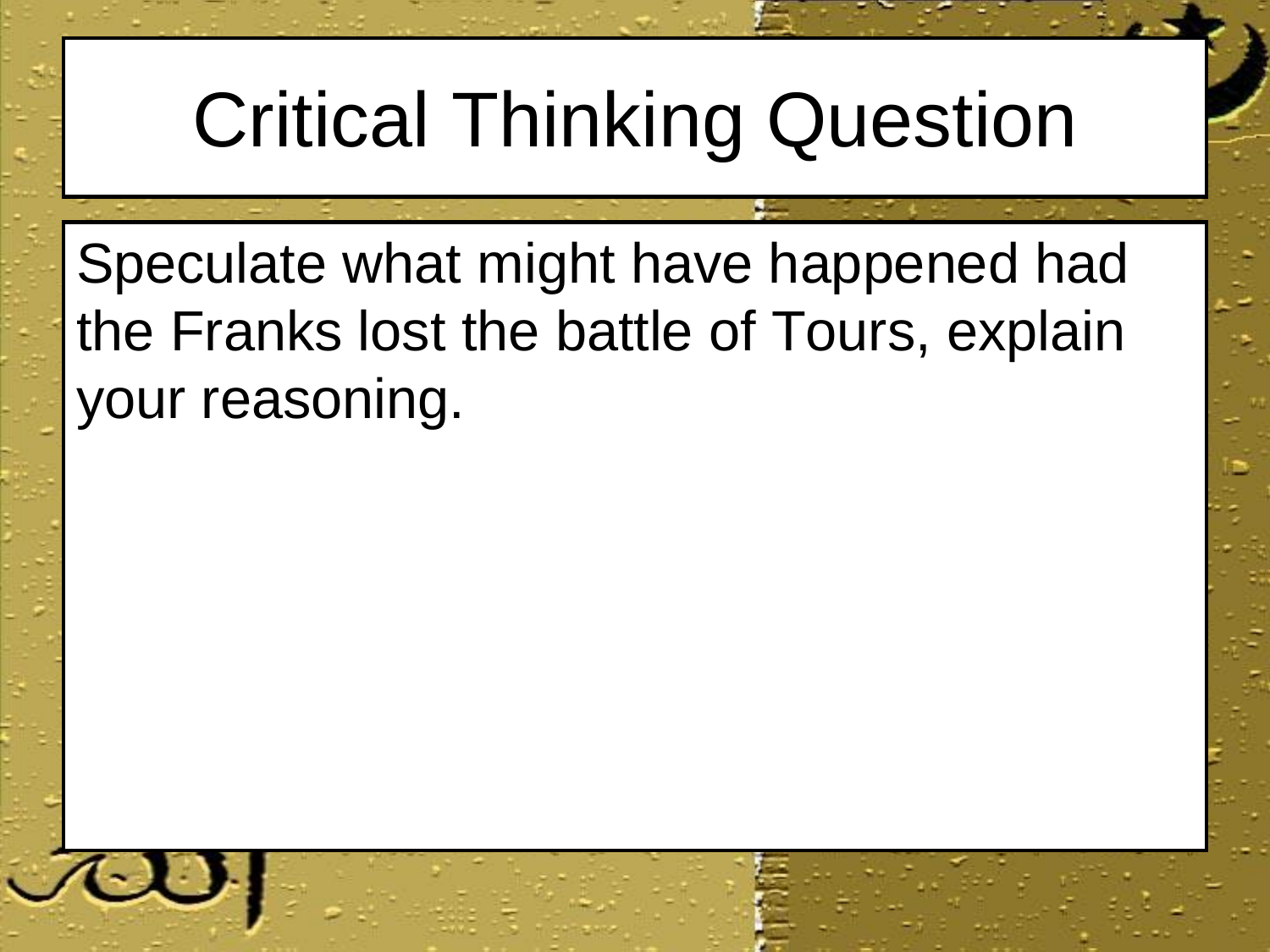# Inter-Regional Trade

#### Trans-Saharan Trade

 $\dot{\mathcal{N}}$ 

- Brought goods from Middle East and Europe to south, brought slaves and gold north.
- Gold needed by Muslims to fund expensive military campaigns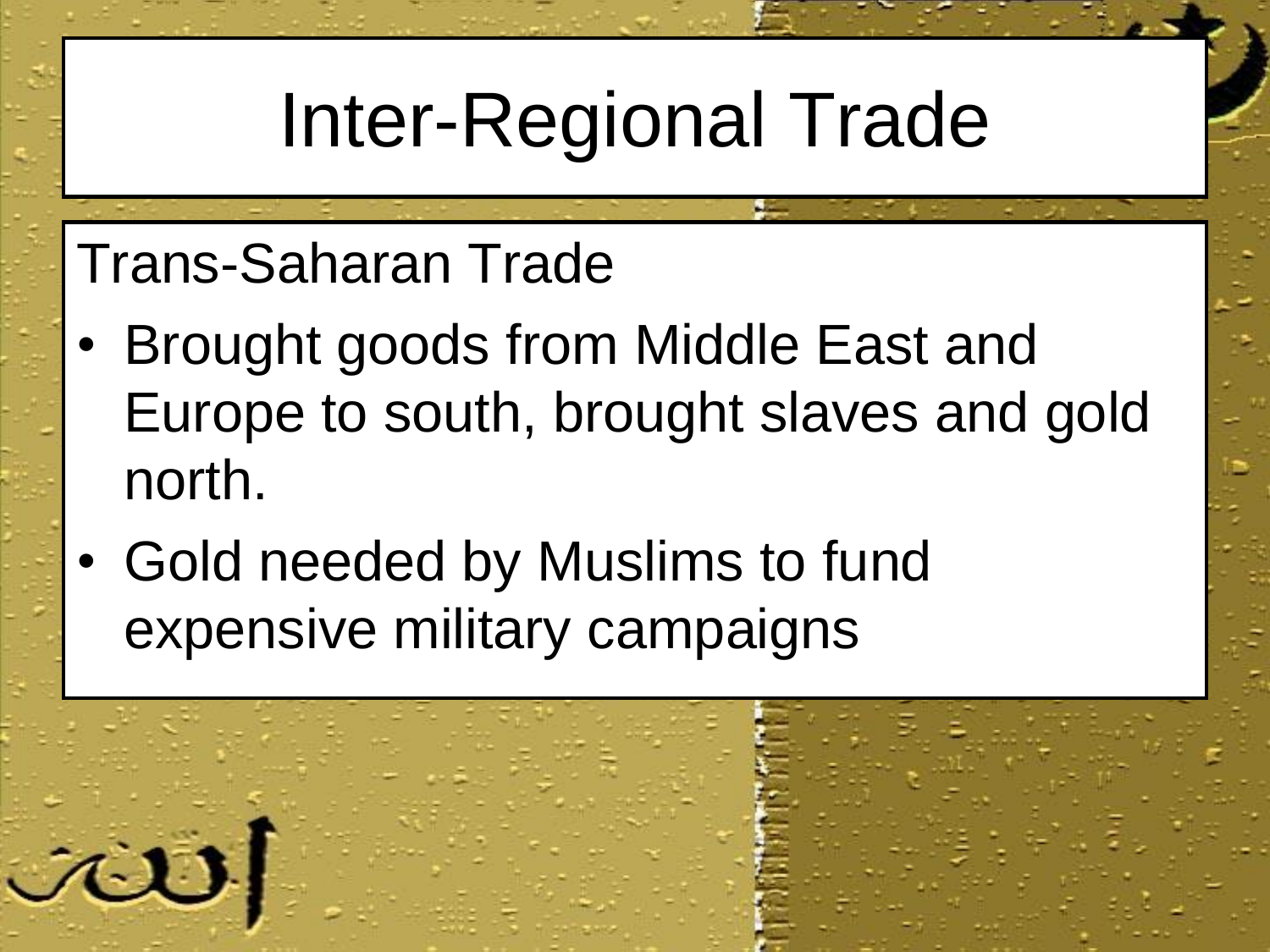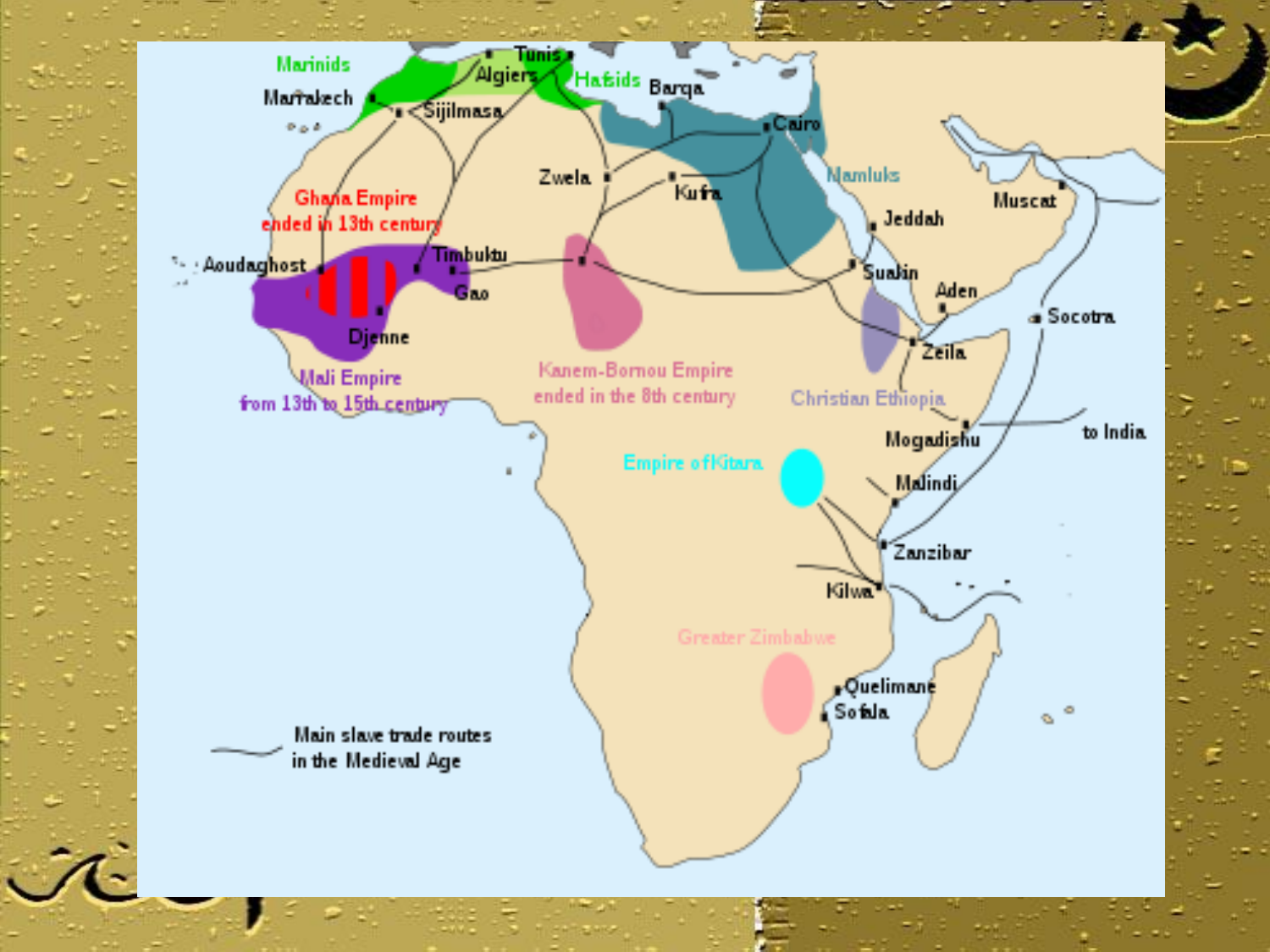# Regional and Inter-Regional Expansion